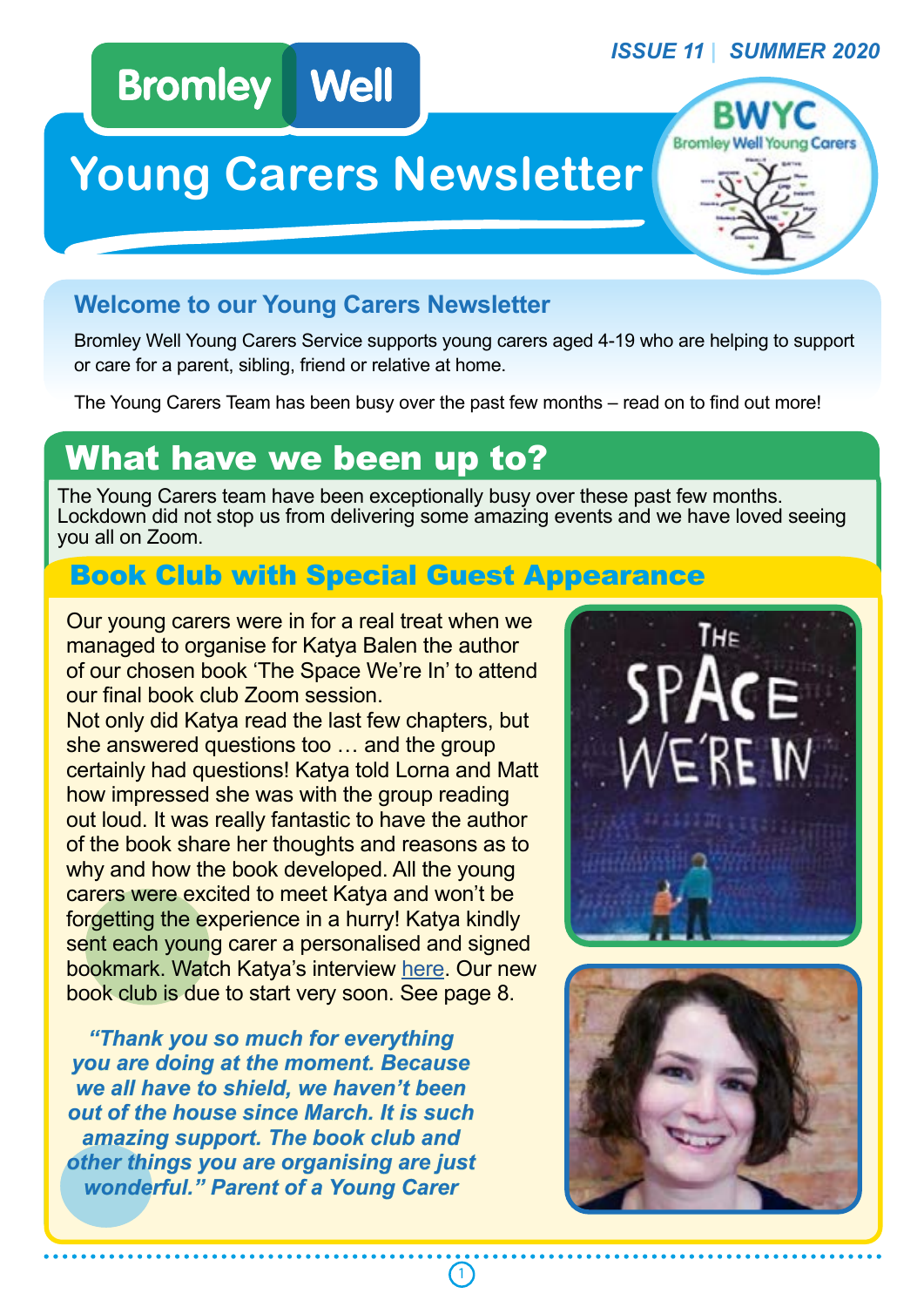a

## Cooking Workshops

Having had a huge response from young carers wanting to take part in our cooking workshops, Matt and Lorna decided to offer four online cookery sessions, reaching over 40 families.

Sourcing ingredients at the beginning of the pandemic was a tall order – however, we did it! All young carers received a hand-delivered food package containing all the raw ingredients required. We then met on Zoom where Regan from the Cooking Shed gave a fantastic tutorial on how to make the most amazing Italian meatballs, and the sauce was incredible! Each young carer made enough food to feed a family of four. We were thrilled with the response to this workshop and the photographs that you sent in certainly show you having lots of fun!



*"All young carers received a hand-delivered food package"*





 $\left( 2\right)$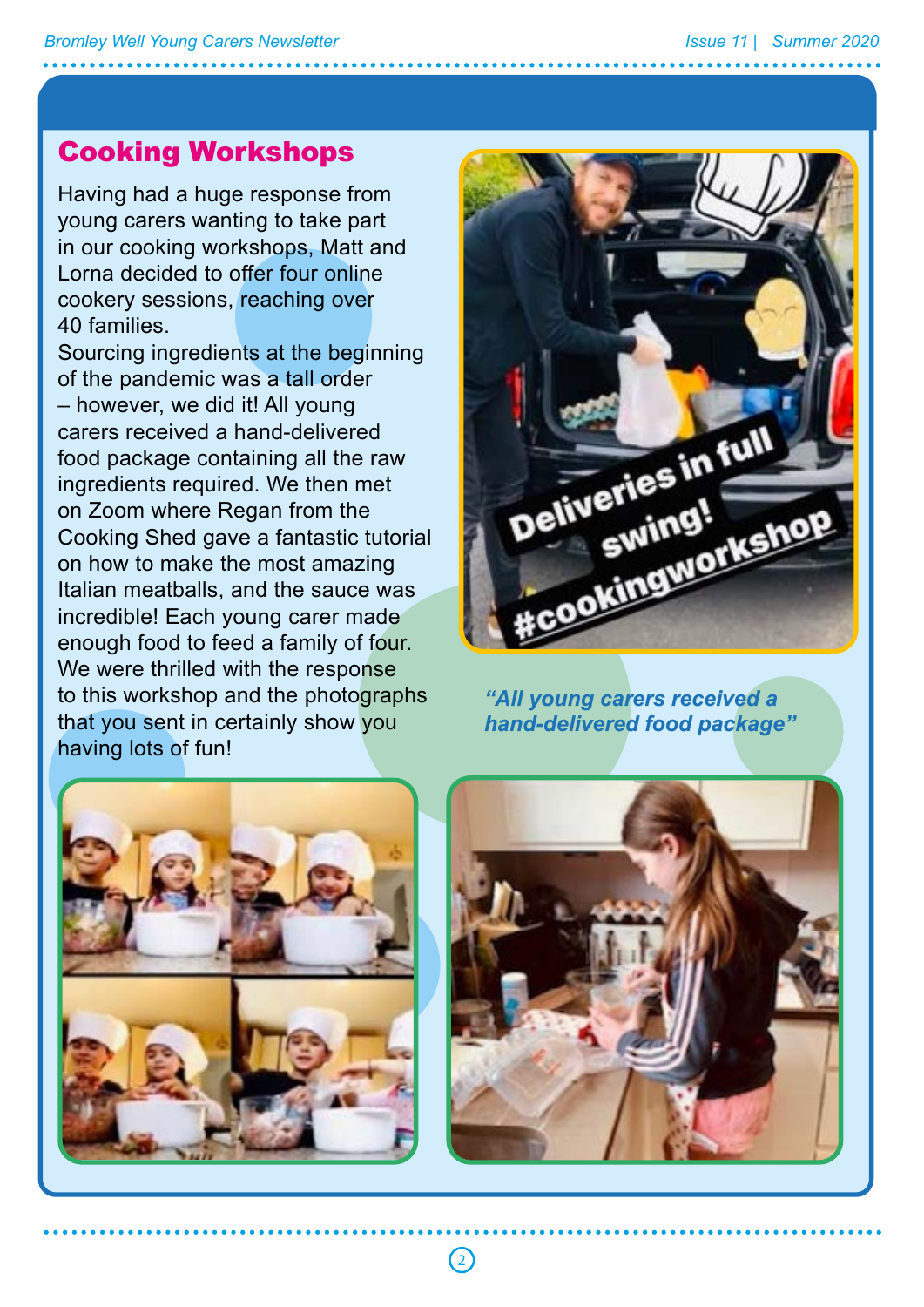# Yoga Workshops

Yoga proved to be so popular that Matt & Lorna decided to organise a ten-week course. This course was individually tailored and delivered to young carers by Tormaxwell Yoga. Each session was themed to work on a particular part of the body and included helpful tips on relaxing your mind and creating a sense of personal empowerment. Each class lasted approximately one hour. Feedback was fantastic and coming together each week proved to be really helpful for a lot of young carers. We hope these sessions will give young carers the confidence to develop their yoga practice further in the future.



*"Great workshop. My daughter said she can achieve anything after today's yoga session"*

 $\bigcirc$ 



# Bugs and Birds Club

Our Bugs and Birds Club has been another popular online activity. Images are uploaded to @bromleywellyoungcarers Instagram stories and young carers get the chance to identify the bug or bird picture. We have seen a family of robins hatch and leave the nest and young carers have also emailed in lots of weird and wonderful bugs that they have found in the garden/park. We have had to mentally prepare ourselves for these visual delights before opening our emails with the creatures enclosed! Please continue to send your images via email to youngcarers@bromleywell.org.uk or WhatsApp/text images to Lorna on 07598 828070

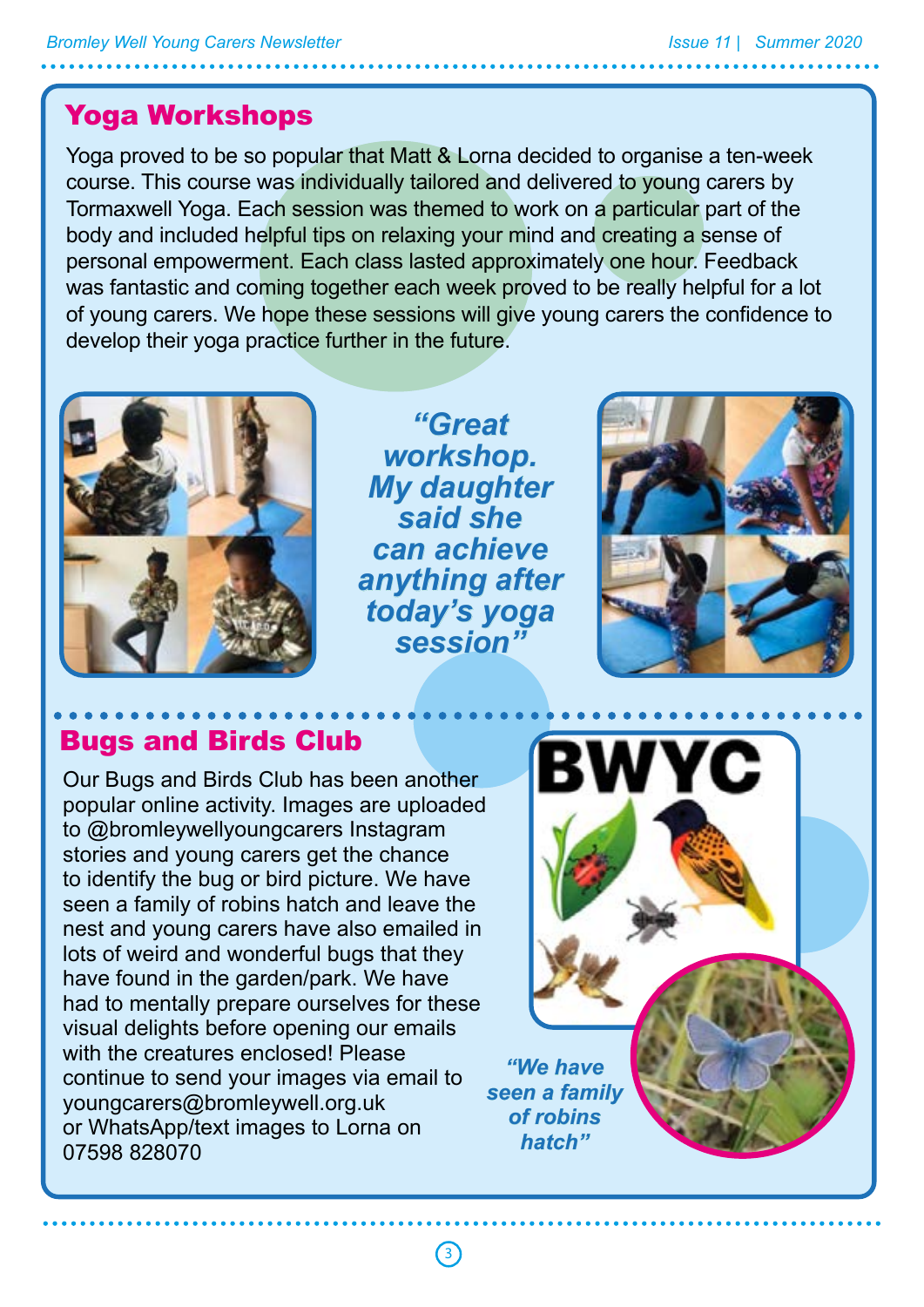# Quilter Employability Workshops

In partnership with the Carers Trust and Quilter, we were delighted to offer a series of workshops on employability skills. All young carers aged 14+ were invited to join us live on Zoom. Each session focused on different skills that are imperative for managing and entering adulthood, from what should and shouldn't be in your LinkedIn profile and how to network, through to which bank card or credit card to choose.

The workshops were both informative and fun. The volunteers from Quilter were brilliant at engaging young minds and sharing vital skills both on a personal and professional level. Additionally, the volunteers are very happy to proofread young

carers' CVs/job applications and coursework. This is an invaluable service and we would strongly recommend you get in touch with Lorna or Matt for further information and to organise a one-to-one session.

*"The volunteers are very happy to proofread young carers' CVs/job applications"*



# BWYC's Got Talent!

Wow, Wow, Wow!! Who remembers this spectacle of tremendous talent? We were absolutely blown away by the performances from BWYC. There was an array of talent from football skills and dance through to singing and playing various instruments. The show's success relied greatly on how you

all accepted the challenge and were confident enough to perform in front of your peers on our live Zoom session on a rainy Friday afternoon. The rain didn't dampen the mood though, with lots of cheering and encouragement from the online crowd. This show really lifted everyone's spirits particularly as it has been a difficult few months. All those who took part received a welldeserved Amazon voucher in the post after the event. We hope you enjoyed the talent show as much as we did… Now, let's get practising for the next one! Watch talented Lily-May performing [here](https://www.instagram.com/p/CBmqKXFBBjV/).

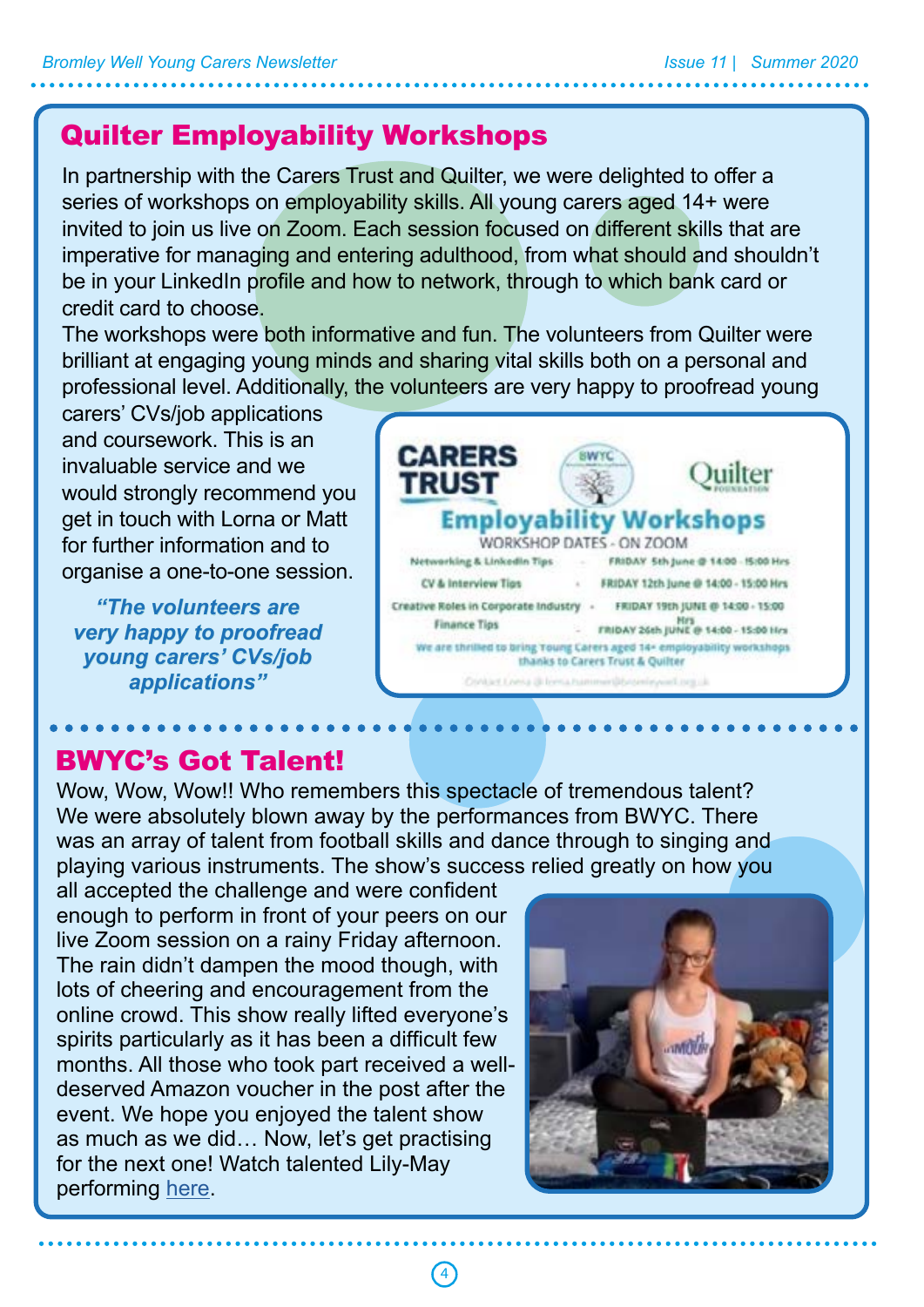### Creative Writing Competition

Lockdown produced a creative flair that astounded us here at BWYC. We were incredibly impressed with both the number of entries and the quality of written work. The judges certainly had a difficult time deciding on who should win the competition. Thanks to Sue and Toni at Bromley Well and Daisy at the Carers Trust who had the difficult task of choosing a winner. The winner Eva Ruby created a beautiful video of her reading the winning entry which you can view on Instagram [here](https://www.instagram.com/p/CCdELb4hy6o/).

Well done to all those who entered – you should all be exceptionally proud of yourselves.

5

**First Prize – Eva (aged 12)**

#### *Lockdown*

Lockdown, lockdown isn't the place for me, Need to keep fit and busy with Joe Wicks on TV.

Lockdown, lockdown, home is the new school, No teachers here to tell us off If we break a rule.

Lockdown, lockdown cooking with Lorna and Matt, Mum doesn't have to do dinner now And she's certainly happy with that!

Lockdown, lockdown staying safe at home, Stick to the government guidelines, And use email and your phones!

Lockdown, lockdown please rain stay away, Being out in the garden Is where we want to stay!

Lockdown, lockdown clapping at 8pm Our NHS are amazing, We owe so much to them.

Lockdown, lockdown, we've got friends and family to see, Let's hope it will soon be over, It will go down in history!

#### **Third Prize – Shahnaz (aged 15)**

#### *What if?*

Overthink, that's what we do but do these thoughts ever come true? We waste time wondering 'what if?' But what if all the fear was just a myth? What if we were brave and did what we wanted to do? Do you think we'd ever be sad and feeling blue? What if we pushed our past troubles away and just focused on the present day What if we looked in the mirror less and dressed how we wanted to, not always to 'impress' What if we just let go of our thoughts, set them free Do you think we'd be exactly who we want to be?

#### **Second Prize – Tabitha (aged 16)**

#### *Dear Little Me*

Dear Little Me, A little girl grows up, Chubby and plump, Her body was big but so was her heart, She goes out into the world, Ready to learn, What she was given was a delight, She comes home smiling, But also came pain and fright, Her façade, slowly breaking, Her eyes of wonder, Overshadowed by her fears, Had let her plunder, This lead over the years, Laying in her room she would cry, To know that she was stuck, All she wanted to do was die, But the tables turned and then came luck, The loneliness she once had, Replaced by her great friends, She was so glad, To know that this fear had come to an end, She says that life is hard, To seem perfectly fine, But really she was scarred, A life like hers, She was scared to share, To let people, see and become aware, So Dear Little Me just know we are there.

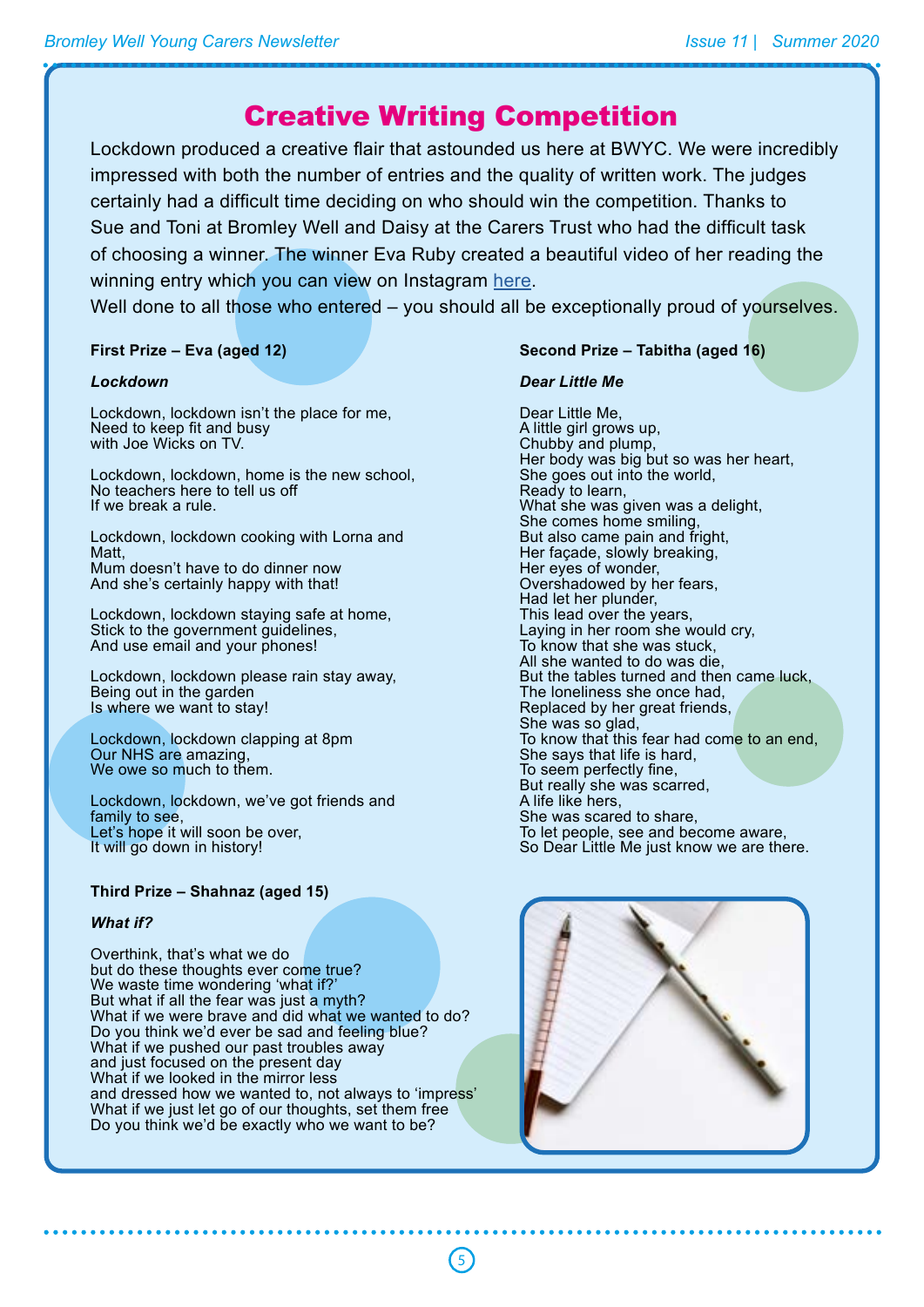#### *Bromley Well Young Carers Newsletter Issue 11 | Summer 2020*

#### Laptops

Bromley Well Young Carers successfully applied for funding from The Carers Trust which enabled us to purchase three laptops for our young carers to use during lockdown. It was humbling to deliver the laptops on a sunny Friday and it certainly made for a good weekend for those who received them!





#### 15 + Weekly Zoom Catch-up Sessions

Lockdown has brought many challenges. However, not being able to meet face to face for pizza and a movie didn't stop us from engaging with the age 15+ group of young carers as our weekly sessions have now become a regular event. These informal Zoom meetings proved to be both informative and fun, with a menagerie of quizzes completed on Kahoot together with 'Guess What I Am' and general chit chat. We have a feeling that they will continue long after lockdown! They need to, as Matt may well have made the number one spot on the Kahoot podium in our quizzes, but Lorna hasn't yet… bring on the challenge!

#### Instagram

We launched our very own Bromley Well Young Carers Instagram account at the beginning of lockdown. We hope you find it a helpful tool to discover what is happening on a regular basis at BWYC. We are able to keep families informed and are interacting far more frequently with the wider community. We enjoy sharing the fantastic images that you have been sending us whilst taking part in our virtual workshops and activities too. If you haven't checked it out yet, please do take a moment to have a look at our new Instagram account and follow us @bromleywellyoungcarers [here.](https://www.instagram.com/bromleywellyoungcarers/?hl=en) Instagram users must be aged 13+.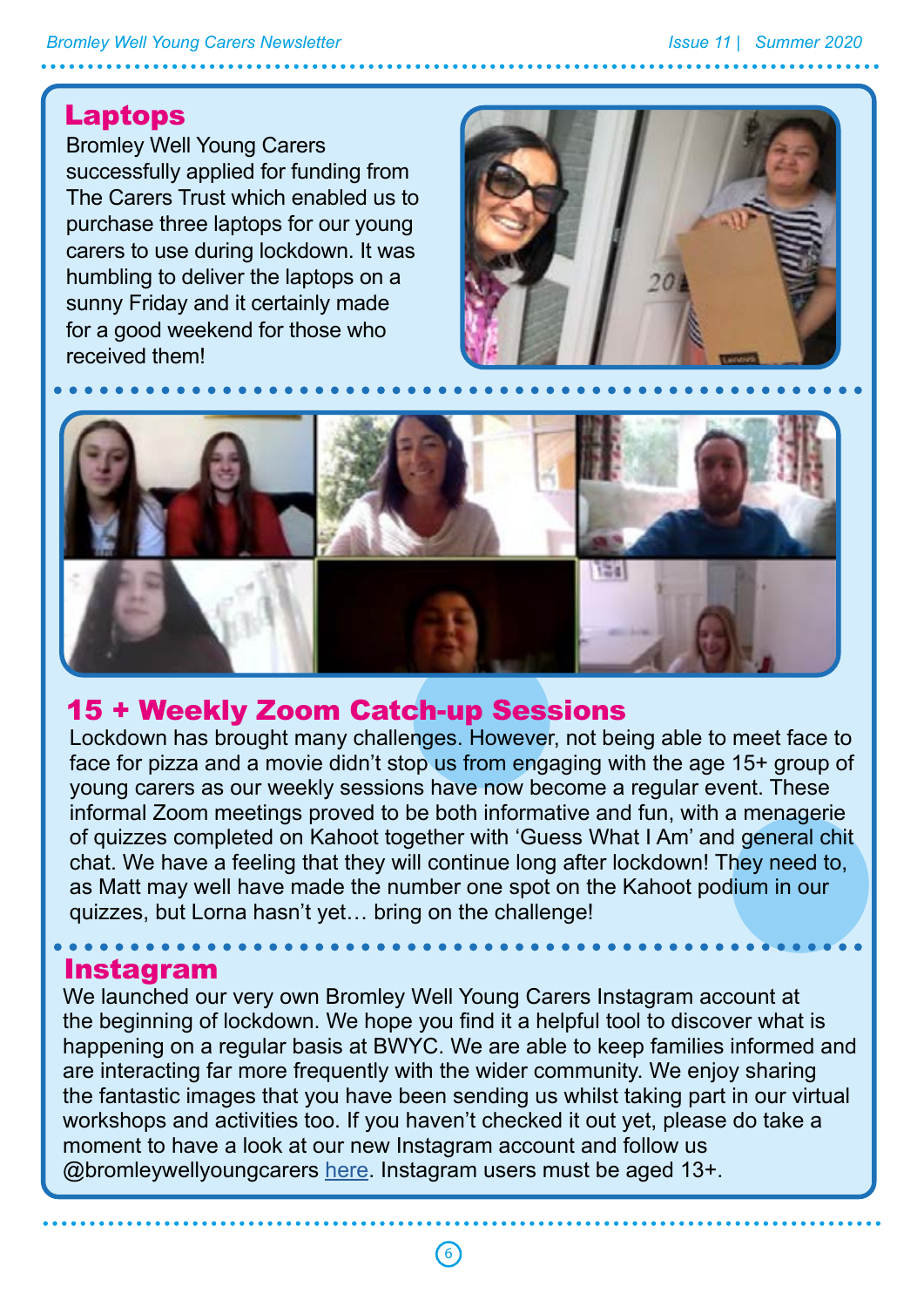# Useful Apps

# **MeeTwo**

The MeeTwo app provides a safe and secure forum for teenagers wanting to discuss any issue affecting their lives.



You can anonymously get advice from experts or other teenagers going through similar experiences in areas such as mental health, self-harming, relationships and

friendships.

# **Cove**

Create music to capture your

mood and express how you feel with the Cove app. Instead of words, create music to reflect emotions like joy, sadness, calmness and anger. You can store your music in a personal journal, or send them to someone and let the music do the talking.

#### Free, safe and anonymous online counselling and support

"I don't think I could've to someone face-to-face."





**Read articles written** by young people

moderated forums

7



### Bromley Brighter Beginnings

**Bromley Brighter Beginnings is a charity offering practical support to families including beds and school uniforms. A referral will need to be made from BWYC.**

**Check out the website <u>here</u>.** 

### Emotional Support

The Coronavirus pandemic has brought with it many challenges. If you are having difficulties managing your caring responsibilities at home during this period of social distancing and reduced contact with people outside of your household, please do contact the Young Carers Team for practical or emotional support.

If you have any concerns about your mental health, your caring situation or if you just want to talk about things going on in your life, we are here for you.

**If you would like support, call or text Matt on 07594091769 or Lorna on 07598828070**



### Useful Website

*YACbook is an online community and resource centre for young adult carers across the UK. It has information on a range of subjects aimed at young adult carers such as mental health, education and work, and has regular blog posts* 

*and video interviews from young adult carers. You can also get involved and submit your own stories to the blog. [>Click here<](https://www.yacbook.co.uk/)*

YACROOK